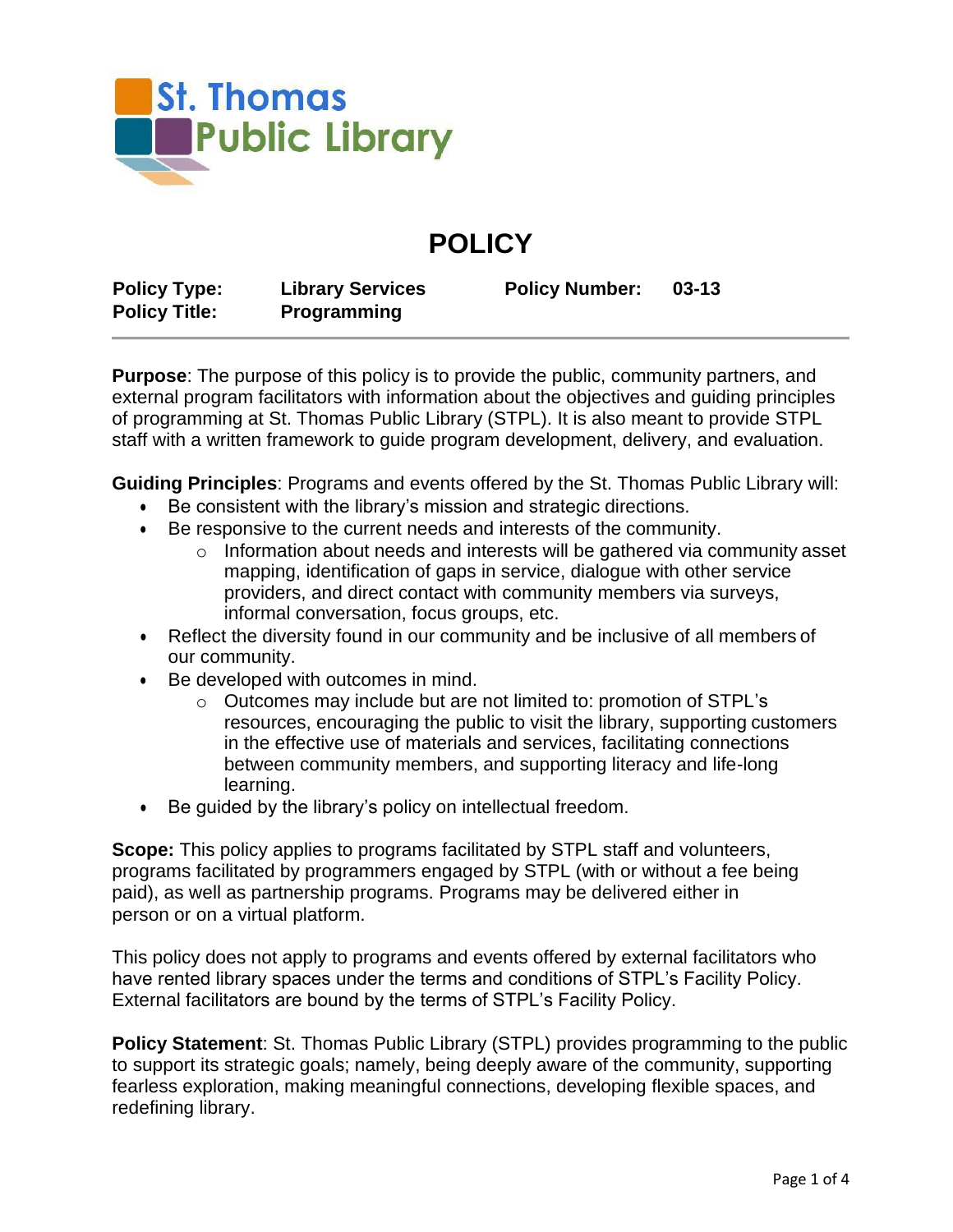Programs are intended to:

- Raise the library's profile, reinforcing its essential role in the community
- Encourage use of the library's resources
- Support customers in the use of the library's resources
- Support all types of literacy and lifelong learning

STPL is committed to providing equitable access to services for all members of the St. Thomas community.

Library programming shall not exclude topics, books, speakers, media and/or other resources because they might be controversial.

The library does not conduct programming that is purely commercial or religious in nature. However, the sale of publications may be permitted in conjunction with an author's visit as part of an in-house program. In such cases, all responsibility for the sale of such material rests with the author and/or their designate.

The library will not offer programs focused solely on the sale of a publication,regardless of the book's merit or origin. Notwithstanding the above, from time to time, the library may offer sales of items or books which are a reflection of our community, such as local history, or Friends of St. Thomas Public Library publications.

STPL does not charge for program participation in most circumstances. STPL reserves the right to charge a fee for program participation to cover direct costs if the program could not otherwise be offered.

Program facilitators (whether library staff, external presenters engaged by library staff, or external facilitators who have rented library spaces under the terms and conditions of the Facility Policy) and attendees are bound by all applicable library policies, including the Rules of Conduct and Trespass. These policies are binding for both in-person and virtual programs.

**Program Development**: Staff led in-house and outreach programs, whether offered inperson or virtually, are developed with reference to STPL's mission and strategic directions. Program planning includes defining required resources, identifying program activities and outputs, and determining desired outcomes.

Programs delivered by partners or by external presenters engaged by the library must also meet these requirements. Staff members coordinating such programs are responsible for ensuring that this happens.

Programs developed by external facilitators who have rented library spaces under the terms and conditions of the Facility Policy are bound by the terms and conditions of that policy.

**Program Delivery**: Programs, whether offered in-person or virtually, will be delivered by qualified library staff members, partners, or external presenters engaged by the library, as appropriate.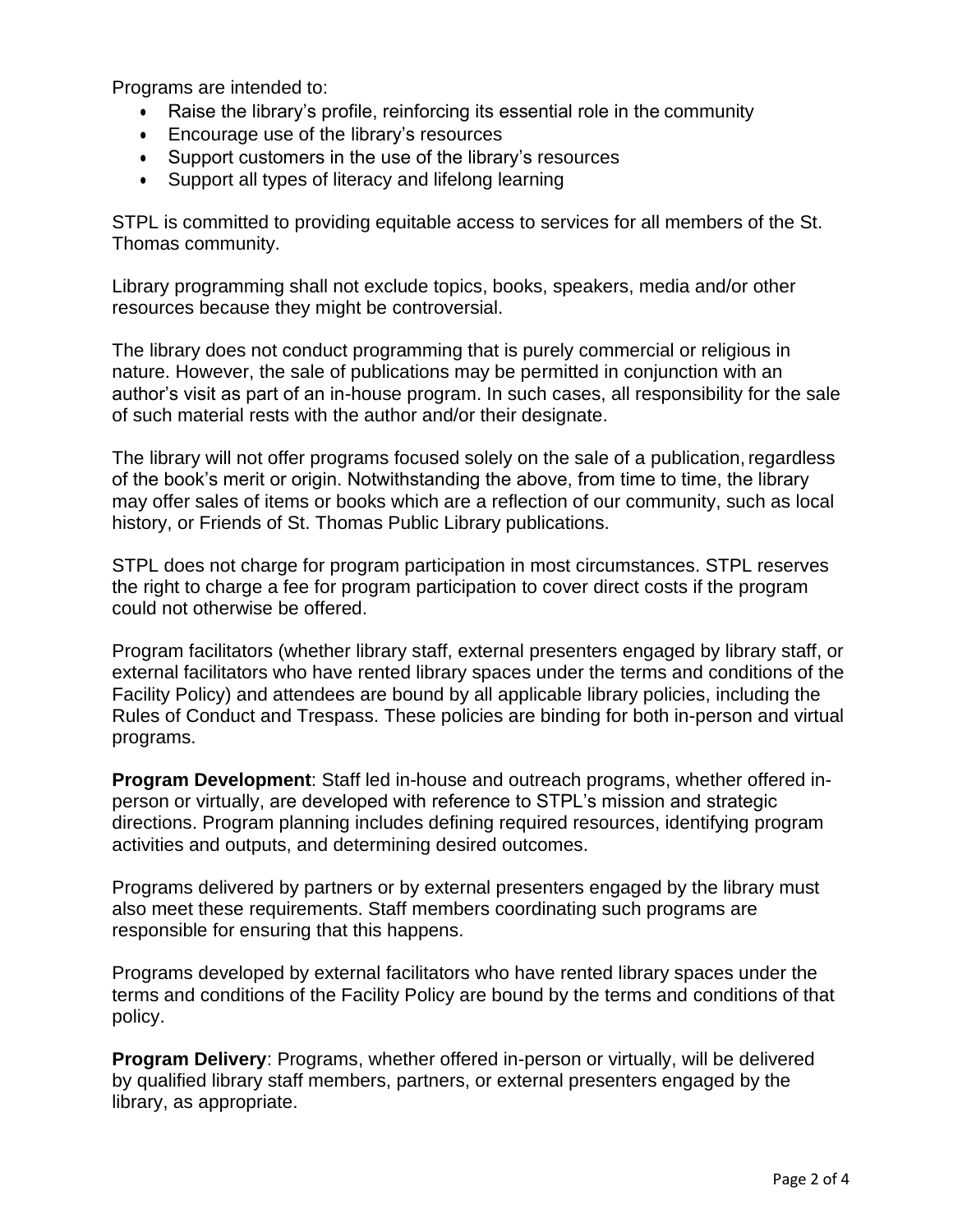Programs delivered via a virtual platform will also:

- Abide by any copyright restrictions specific to sharing materials in a virtual and/or recorded format
- Ensure that appropriate security protocols are followed (e.g. private links and password protection for virtual meetings)
- Not be recorded without the prior knowledge and consent of all participants.

Programs delivered by external facilitators who have rented library spaces under the terms and conditions of the Facility Policy are bound by the terms and conditions of that policy.

Attendance at programs, whether in-person or virtual, may be limited based on space capacity or when the nature of the program requires it. In this case, participation will be based on a first come, first served basis via registration or ticket distribution.

STPL may set age guidelines for participation in children's programming when these programs are developed for different developmental stages, or when the program developer determines that the content is best suited for a particular age group.

Program facilitators (whether library staff, external presenters engaged by library staff, or external facilitators who have rented library spaces under the terms and conditions of the Facility Policy) and attendees are bound by all applicable library policies, including the Rules of Conduct and Trespass. These policies are binding for both in-person and virtual programs.

**Program Evaluation**: STPL in-house and outreach programs, whether in-person or virtual, will be regularly evaluated to ensure that they are both in line with STPL's mission and also moving strategic directions forward. Evaluation shall include collecting information (via survey and informal conversation) from program participants, as well staff evaluation of programs to determine whether targeted outcomes are being achieved. Evaluation of programs delivered virtually will also include measuring online engagement using the analytical tools available for the virtual platforms used.

**Proposals for Programs**: STPL will accept proposals for programs from external presenters and from individuals and will evaluate them in accordance with the criteria outlined in this policy. STPL does not guarantee acceptance of, or a response to, any proposal.

## **Definitions:**

- 1. **Program**  Any group activity offered to the community at large or to a defined audience that STPL staff members coordinate, plan and/or present on their own or in partnership with another organization or a third party. Programs may be offered in-person or on a virtual platform.
- 2. **In-house Program**  An in-house program is a program or event that is offered on the library grounds or hosted by the library in a virtual environment. In-house programs are coordinated/hosted by library staff, and promoted by the library. Some examples include story-times, book clubs, and technology support.